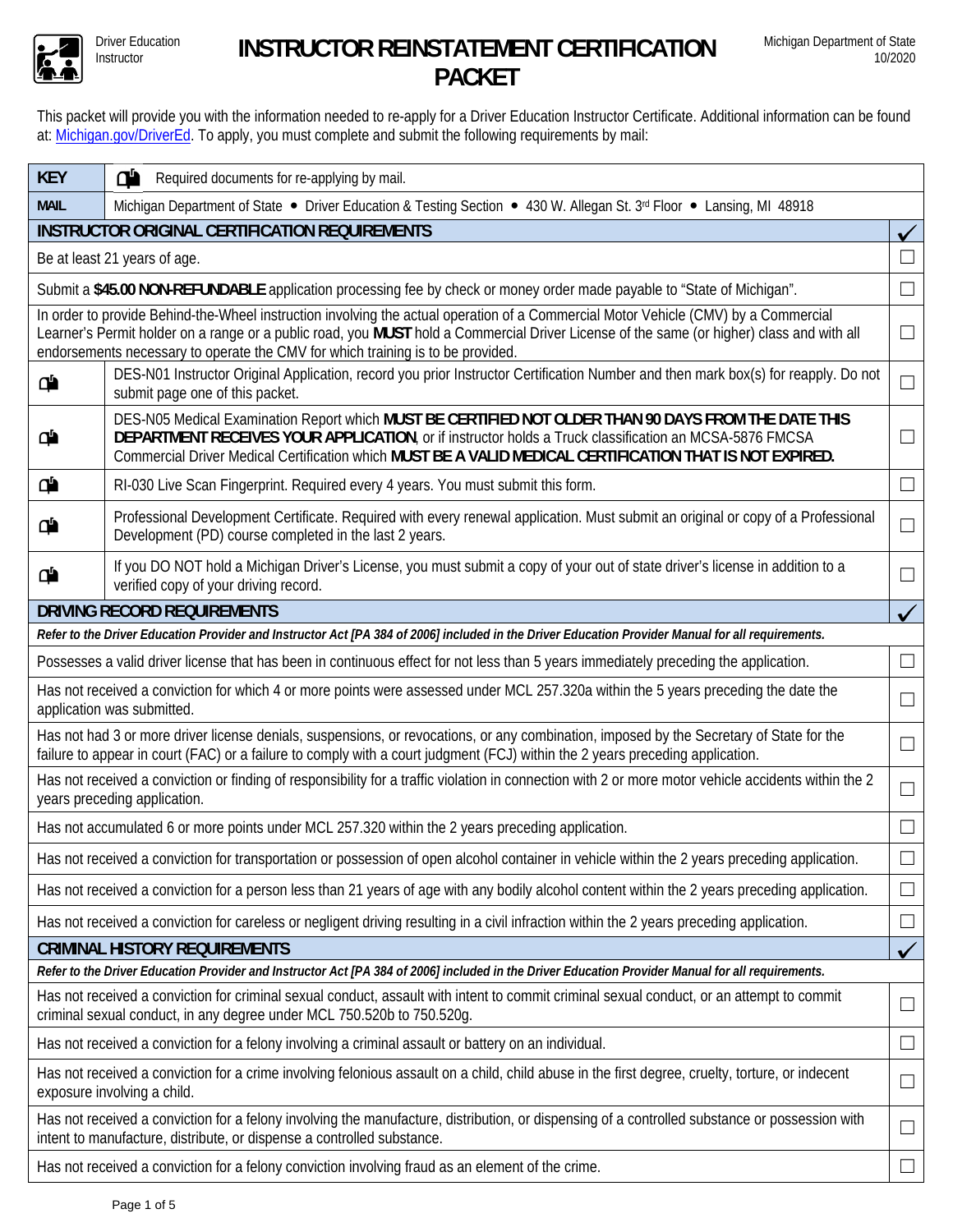

Driver Education<br>Instructor

## Instructor **INSTRUCTOR ORIGINAL APPLICATION**

Michigan Department of State<br>DES-N01 5/2019  $DES-N01$ 

Michigan Department of State · Driver Education Section · 430 W. Allegan St. · Lansing, MI 48918

|                                                                                                                                                                                                                                                                                                                                                                                                                                                                                                                 |                                                                                                                                                                                                                                                                                                                                  |                                                                                                                                                                                                           |                                                                          |              |                     |           |                                                                                                                                                                       |  | <b>Clear Form</b> |  |  |  |
|-----------------------------------------------------------------------------------------------------------------------------------------------------------------------------------------------------------------------------------------------------------------------------------------------------------------------------------------------------------------------------------------------------------------------------------------------------------------------------------------------------------------|----------------------------------------------------------------------------------------------------------------------------------------------------------------------------------------------------------------------------------------------------------------------------------------------------------------------------------|-----------------------------------------------------------------------------------------------------------------------------------------------------------------------------------------------------------|--------------------------------------------------------------------------|--------------|---------------------|-----------|-----------------------------------------------------------------------------------------------------------------------------------------------------------------------|--|-------------------|--|--|--|
| PART A - CLASSIFICATION (S) Check all that apply.<br>Instruction that is provided to a person 18-years of age or older in the operation of a motor vehicle, other than a commercial                                                                                                                                                                                                                                                                                                                             |                                                                                                                                                                                                                                                                                                                                  |                                                                                                                                                                                                           |                                                                          |              |                     |           |                                                                                                                                                                       |  |                   |  |  |  |
| Adult                                                                                                                                                                                                                                                                                                                                                                                                                                                                                                           | $\Box$ Conditional<br>motor vehicle.                                                                                                                                                                                                                                                                                             |                                                                                                                                                                                                           |                                                                          |              |                     |           |                                                                                                                                                                       |  |                   |  |  |  |
|                                                                                                                                                                                                                                                                                                                                                                                                                                                                                                                 | $\Box$ Reapply                                                                                                                                                                                                                                                                                                                   |                                                                                                                                                                                                           | N ____ ____ ___ ____ ____ ____<br>Previous Instructor Number             |              |                     |           |                                                                                                                                                                       |  |                   |  |  |  |
| Teen                                                                                                                                                                                                                                                                                                                                                                                                                                                                                                            | $\Box$ Conditional                                                                                                                                                                                                                                                                                                               | Driver training instruction provided through a segment 1 or segment 2 driver education course that allows a person 17-years of<br>age or less to apply for a level 1 or level 2 graduated driver license. |                                                                          |              |                     |           |                                                                                                                                                                       |  |                   |  |  |  |
|                                                                                                                                                                                                                                                                                                                                                                                                                                                                                                                 | $\Box$ Reapply                                                                                                                                                                                                                                                                                                                   |                                                                                                                                                                                                           | Previous Instructor Number<br>N _____ _____ ___ <u>__ ____ ____ ____</u> |              |                     |           |                                                                                                                                                                       |  |                   |  |  |  |
| Truck                                                                                                                                                                                                                                                                                                                                                                                                                                                                                                           | $\Box$ Original                                                                                                                                                                                                                                                                                                                  |                                                                                                                                                                                                           | Instruction that is provided to operate a commercial motor vehicle.      |              |                     |           |                                                                                                                                                                       |  |                   |  |  |  |
|                                                                                                                                                                                                                                                                                                                                                                                                                                                                                                                 | $\Box$ Reapply                                                                                                                                                                                                                                                                                                                   | Previous Instructor Number<br><u> N ____ ___ ___ ___ ___ ___ ____ ____</u>                                                                                                                                |                                                                          |              |                     |           |                                                                                                                                                                       |  |                   |  |  |  |
|                                                                                                                                                                                                                                                                                                                                                                                                                                                                                                                 |                                                                                                                                                                                                                                                                                                                                  |                                                                                                                                                                                                           |                                                                          |              |                     |           |                                                                                                                                                                       |  |                   |  |  |  |
| <b>TOTAL DUE =</b><br>\$45.00 (Check or money order made payable to the "State of Michigan")                                                                                                                                                                                                                                                                                                                                                                                                                    |                                                                                                                                                                                                                                                                                                                                  |                                                                                                                                                                                                           |                                                                          |              |                     |           |                                                                                                                                                                       |  |                   |  |  |  |
|                                                                                                                                                                                                                                                                                                                                                                                                                                                                                                                 | PART B - APPLICANT INFORMATION<br>I prefer to be addressed as:<br>$\Box$ Mr.<br>$\Box$ Miss<br>$\Box$ Mrs.                                                                                                                                                                                                                       |                                                                                                                                                                                                           |                                                                          |              |                     |           |                                                                                                                                                                       |  |                   |  |  |  |
| <b>First Name</b>                                                                                                                                                                                                                                                                                                                                                                                                                                                                                               |                                                                                                                                                                                                                                                                                                                                  |                                                                                                                                                                                                           | Middle Name                                                              |              |                     | Last Name |                                                                                                                                                                       |  | Suffix            |  |  |  |
|                                                                                                                                                                                                                                                                                                                                                                                                                                                                                                                 |                                                                                                                                                                                                                                                                                                                                  |                                                                                                                                                                                                           |                                                                          |              |                     |           |                                                                                                                                                                       |  |                   |  |  |  |
|                                                                                                                                                                                                                                                                                                                                                                                                                                                                                                                 |                                                                                                                                                                                                                                                                                                                                  | Home Address (Street, City, State, Zip Code, and County)                                                                                                                                                  |                                                                          |              |                     |           |                                                                                                                                                                       |  |                   |  |  |  |
|                                                                                                                                                                                                                                                                                                                                                                                                                                                                                                                 |                                                                                                                                                                                                                                                                                                                                  |                                                                                                                                                                                                           |                                                                          |              |                     |           |                                                                                                                                                                       |  |                   |  |  |  |
|                                                                                                                                                                                                                                                                                                                                                                                                                                                                                                                 |                                                                                                                                                                                                                                                                                                                                  | Mailing Address (If different from above home address) (Street, City, State, Zip Code, and County)                                                                                                        |                                                                          |              |                     |           |                                                                                                                                                                       |  |                   |  |  |  |
| Date of Birth                                                                                                                                                                                                                                                                                                                                                                                                                                                                                                   |                                                                                                                                                                                                                                                                                                                                  | Driver License Number and State of Licensure                                                                                                                                                              |                                                                          | Phone Number |                     |           | <b>Email Address</b>                                                                                                                                                  |  |                   |  |  |  |
|                                                                                                                                                                                                                                                                                                                                                                                                                                                                                                                 |                                                                                                                                                                                                                                                                                                                                  |                                                                                                                                                                                                           |                                                                          |              |                     |           |                                                                                                                                                                       |  |                   |  |  |  |
|                                                                                                                                                                                                                                                                                                                                                                                                                                                                                                                 | <b>PART C - REQUIRED STATEMENT</b>                                                                                                                                                                                                                                                                                               |                                                                                                                                                                                                           |                                                                          |              |                     |           |                                                                                                                                                                       |  |                   |  |  |  |
|                                                                                                                                                                                                                                                                                                                                                                                                                                                                                                                 |                                                                                                                                                                                                                                                                                                                                  | Has the applicant ever applied for a driver education instructor certificate in Michigan or any other state?                                                                                              |                                                                          |              |                     |           | $\Box$ Yes<br>$\square$ No<br>Revoked $\Box$                                                                                                                          |  |                   |  |  |  |
|                                                                                                                                                                                                                                                                                                                                                                                                                                                                                                                 | If YES, was the certificate:                                                                                                                                                                                                                                                                                                     | In Good Standing $\square$                                                                                                                                                                                | Denied $\square$                                                         |              | Suspended $\square$ |           |                                                                                                                                                                       |  |                   |  |  |  |
| <b>PART D - STIPULATION</b><br>The applicant agrees that legal process affecting the applicant, served on the secretary of state against the applicant or the applicant's successor in interest for a violation of<br>this act, a rule promulgated under this act, or an order issued under this act, has the same effect as if personally served on the applicant. This appointment remains in force<br>as long as the applicant has any outstanding liability within this state under this act (2006 PA 384). |                                                                                                                                                                                                                                                                                                                                  |                                                                                                                                                                                                           |                                                                          |              |                     |           |                                                                                                                                                                       |  |                   |  |  |  |
| Printed Name of Applicant<br>Signature of Applicant                                                                                                                                                                                                                                                                                                                                                                                                                                                             |                                                                                                                                                                                                                                                                                                                                  |                                                                                                                                                                                                           |                                                                          |              |                     |           |                                                                                                                                                                       |  | Date Signed       |  |  |  |
|                                                                                                                                                                                                                                                                                                                                                                                                                                                                                                                 |                                                                                                                                                                                                                                                                                                                                  |                                                                                                                                                                                                           |                                                                          |              |                     |           |                                                                                                                                                                       |  |                   |  |  |  |
|                                                                                                                                                                                                                                                                                                                                                                                                                                                                                                                 | <b>PART E - CERTIFICATION</b>                                                                                                                                                                                                                                                                                                    |                                                                                                                                                                                                           |                                                                          |              |                     |           |                                                                                                                                                                       |  |                   |  |  |  |
|                                                                                                                                                                                                                                                                                                                                                                                                                                                                                                                 |                                                                                                                                                                                                                                                                                                                                  |                                                                                                                                                                                                           |                                                                          |              |                     |           | Any misleading, incomplete, or false statement may be grounds for denial of this application, or suspension or revocation of the certificate issued.                  |  |                   |  |  |  |
|                                                                                                                                                                                                                                                                                                                                                                                                                                                                                                                 |                                                                                                                                                                                                                                                                                                                                  | certification (license) history, and disciplinary actions or sanctions to the Department of State.                                                                                                        |                                                                          |              |                     |           | I, hereby grant the licensing authority in any state or jurisdiction permission, to release information concerning any previous certification (license) applications, |  |                   |  |  |  |
| ٠                                                                                                                                                                                                                                                                                                                                                                                                                                                                                                               | I hereby certify that I do not have a pending criminal matter or an outstanding arrest, warrant, or conviction since submitting a request for my criminal history check<br>under Section 29.                                                                                                                                     |                                                                                                                                                                                                           |                                                                          |              |                     |           |                                                                                                                                                                       |  |                   |  |  |  |
| ٠                                                                                                                                                                                                                                                                                                                                                                                                                                                                                                               | I authorize the Department of State to receive and review my criminal history obtained from the Michigan State Police and the FBI. I understand that the cost of the<br>criminal history check is my responsibility.                                                                                                             |                                                                                                                                                                                                           |                                                                          |              |                     |           |                                                                                                                                                                       |  |                   |  |  |  |
| ٠                                                                                                                                                                                                                                                                                                                                                                                                                                                                                                               | I hereby certify that if I have a driver license issued by a state other than Michigan, I agree to submit a certified copy of my driving record to the Department of State<br>every 60 days.                                                                                                                                     |                                                                                                                                                                                                           |                                                                          |              |                     |           |                                                                                                                                                                       |  |                   |  |  |  |
| ٠                                                                                                                                                                                                                                                                                                                                                                                                                                                                                                               | I hereby affirm that I understand the Professional Development requirements prescribed by the Secretary of State for an instructor and will complete an approved<br>course during the two years between the date the original certification was issued and the expiration date, and then each two-year renewal cycle thereafter. |                                                                                                                                                                                                           |                                                                          |              |                     |           |                                                                                                                                                                       |  |                   |  |  |  |
| ٠                                                                                                                                                                                                                                                                                                                                                                                                                                                                                                               | I hereby affirm that if I am applying for an Instructor Conditional Certificate, I WILL NOT participate in a practicum (student teach) before I receive my Instructor<br>Conditional Certificate.                                                                                                                                |                                                                                                                                                                                                           |                                                                          |              |                     |           |                                                                                                                                                                       |  |                   |  |  |  |
| ٠                                                                                                                                                                                                                                                                                                                                                                                                                                                                                                               | With knowledge of the penalties for false statements under, but not limited to, Section 69 of the Driver Education Provider and Instructor Act [MCL 256.689, PA 384 of<br>2006], I hereby certify that the statements and information contained in this application are true to the best of my knowledge and belief.             |                                                                                                                                                                                                           |                                                                          |              |                     |           |                                                                                                                                                                       |  |                   |  |  |  |
|                                                                                                                                                                                                                                                                                                                                                                                                                                                                                                                 | Printed Name of Applicant<br>Signature of Applicant<br>Date Signed                                                                                                                                                                                                                                                               |                                                                                                                                                                                                           |                                                                          |              |                     |           |                                                                                                                                                                       |  |                   |  |  |  |
|                                                                                                                                                                                                                                                                                                                                                                                                                                                                                                                 |                                                                                                                                                                                                                                                                                                                                  |                                                                                                                                                                                                           |                                                                          |              |                     |           |                                                                                                                                                                       |  |                   |  |  |  |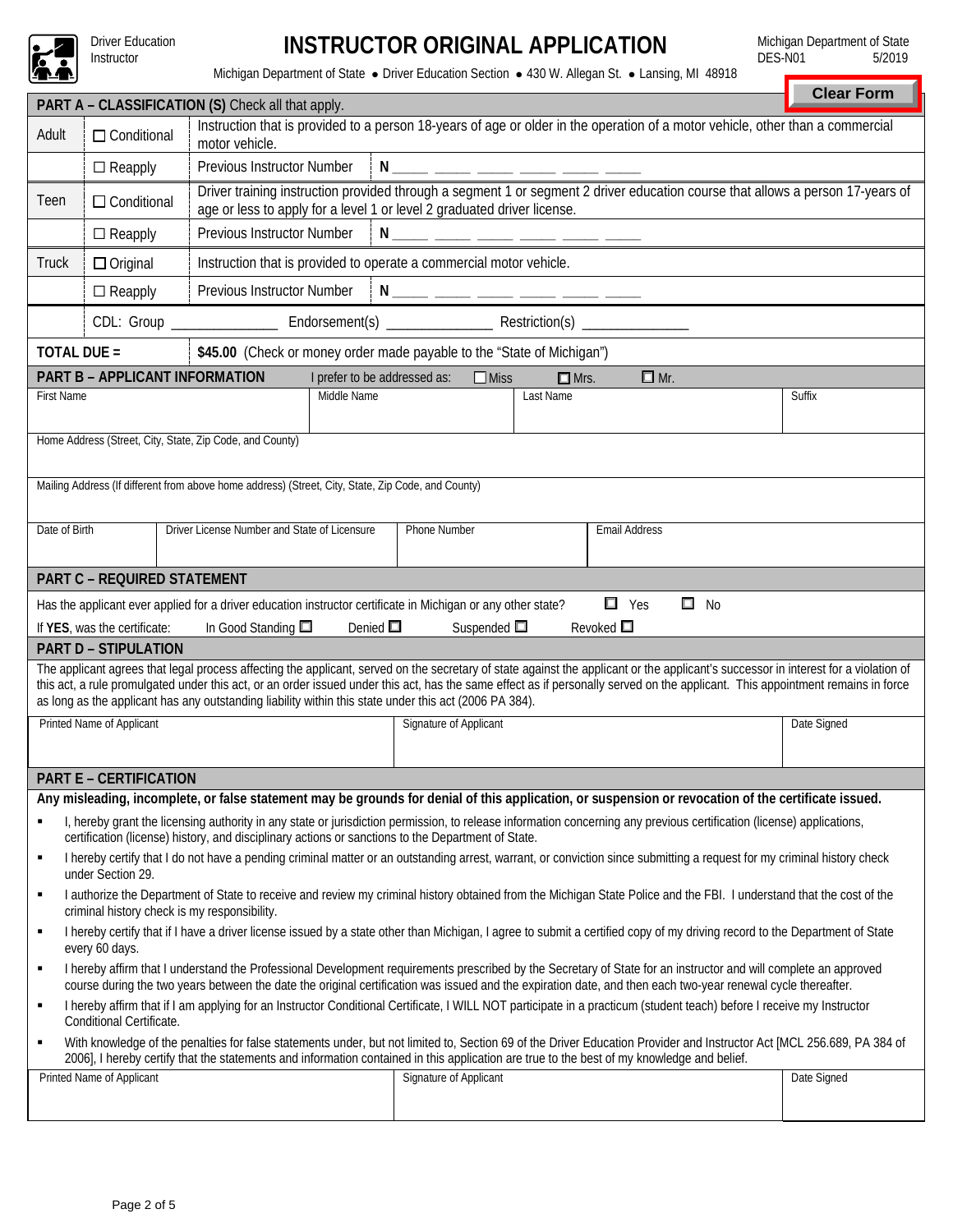

Driver Education<br>Instructor

# Driver Education **MEDICAL EXAMINATION REPORT**

**Clear Form**

Michigan Department of Grate<br>DES-N05 8/2019  $DES-N05$ 

Michigan Department of State · Driver Education Section · 430 W. Allegan St. · Lansing, MI 48918

| <b>PART A – RELEASE OF INFORMATION</b>                                                                                                                                                                                                                                                                                                                                                                                                                                         | Application for:                | $\Box$ Driver Education Instructor | $\Box$ Driving Skills Examiner |          |  |  |  |  |  |
|--------------------------------------------------------------------------------------------------------------------------------------------------------------------------------------------------------------------------------------------------------------------------------------------------------------------------------------------------------------------------------------------------------------------------------------------------------------------------------|---------------------------------|------------------------------------|--------------------------------|----------|--|--|--|--|--|
| Name of Applicant (Last, First, Middle)                                                                                                                                                                                                                                                                                                                                                                                                                                        | Instructor's Certificate Number |                                    | Date of Birth                  |          |  |  |  |  |  |
| <b>Street Address</b>                                                                                                                                                                                                                                                                                                                                                                                                                                                          | City                            |                                    | State                          | Zip Code |  |  |  |  |  |
| I hereby authorize and request that information regarding my medical condition be released to the Michigan Department of State and understand that the information provided may<br>be used to request an assessment of my driving privilege.                                                                                                                                                                                                                                   |                                 |                                    |                                |          |  |  |  |  |  |
| Signature of Applicant                                                                                                                                                                                                                                                                                                                                                                                                                                                         | Date Signed                     |                                    |                                |          |  |  |  |  |  |
| INSTRUCTIONS FOR PHYSICIAN<br>The Michigan Department of State requests your professional assistance to determine the physical and mental condition of the above patient. Your response to these<br>questions and any other pertinent information will help the MDOS assess the patient's ability to safely operate a motor vehicle and to train others to operate a motor vehicle.<br>Confidential information may be mailed directly to the MDOS at the address shown above. |                                 |                                    |                                |          |  |  |  |  |  |

1. DEPIA MCL 256.637 (3)(j) Submits a certified medical examination report that is not older than 90 days and that is prepared by a **physician**, a **physician's assistant,** or a **certified nurse**  practitioner licensed to practice in this state or in the applicant's state of residence. The report shall include a statement by the person that certified the report that the applicant is medically qualified to operate a motor vehicle and to train others to operate a motor vehicle.

| <b>PART B - HEALTH QUESTIONS</b>                                                                                                                                                                                                                                                                                                                                                                                                                     | <b>YES</b> | <b>NO</b> |  |  |  |  |
|------------------------------------------------------------------------------------------------------------------------------------------------------------------------------------------------------------------------------------------------------------------------------------------------------------------------------------------------------------------------------------------------------------------------------------------------------|------------|-----------|--|--|--|--|
| Does patient have difficulty recognizing the colors of red, green, and amber used in traffic signal lights and devices?                                                                                                                                                                                                                                                                                                                              | П          | $\Box$    |  |  |  |  |
| Is patient's side (peripheral) vision less than 70° for either eye?<br>2.                                                                                                                                                                                                                                                                                                                                                                            |            |           |  |  |  |  |
| Does patient have an acuity impairment in either eye that is not correctable to visual acuity of 20/40 or better?<br>3.                                                                                                                                                                                                                                                                                                                              |            |           |  |  |  |  |
| a. Have a missing foot, leg, hand, finger or arm?<br>Does patient:<br>4.                                                                                                                                                                                                                                                                                                                                                                             |            |           |  |  |  |  |
| Have any impairment of a foot, leg, hand, finger or arm or any other limitation?<br>b.                                                                                                                                                                                                                                                                                                                                                               | $\Box$     | $\Box$    |  |  |  |  |
| 5. Has patient had a heart attack, angina, coronary insufficiency, thrombosis, stroke, other heart problem, or cardiovascular disease?                                                                                                                                                                                                                                                                                                               | □          | $\Box$    |  |  |  |  |
| a. If "yes", has patient had labored breathing, fainting, collapse, congestive heart failure, or other symptoms in the last two (2) years?                                                                                                                                                                                                                                                                                                           | ⊡          | $\Box$    |  |  |  |  |
| Has patient been diagnosed with a respiratory condition, such as emphysema, chronic asthma, or tuberculosis?<br>6.                                                                                                                                                                                                                                                                                                                                   | □          | $\Box$    |  |  |  |  |
| If "yes", is patient's respiratory condition likely to interfere with patient's ability to drive a motor vehicle safely?<br>a.                                                                                                                                                                                                                                                                                                                       | □          | $\Box$    |  |  |  |  |
| Has patient been diagnosed with high blood pressure of 140/90 or higher?<br>7.                                                                                                                                                                                                                                                                                                                                                                       | □          | $\Box$    |  |  |  |  |
| Has patient ever been diagnosed with rheumatic, arthritic, orthopedic, muscular, neuromuscular, or vascular disease?<br>8.                                                                                                                                                                                                                                                                                                                           | $\Box$     | $\Box$    |  |  |  |  |
| a. If "yes", is the condition likely to interfere with patient's ability to drive a motor vehicle safely?                                                                                                                                                                                                                                                                                                                                            | $\Box$     | $\Box$    |  |  |  |  |
| 9. Has patient been diagnosed with epilepsy or any other condition that may cause lapse of consciousness or loss of control?                                                                                                                                                                                                                                                                                                                         |            |           |  |  |  |  |
| If "yes", has there been a lapse of consciousness or loss of control in the last two (2) years?<br>a.                                                                                                                                                                                                                                                                                                                                                |            |           |  |  |  |  |
| 10. Does patient use a controlled substance, amphetamine, narcotic, or any other habit-forming drug or a history of alcoholism?                                                                                                                                                                                                                                                                                                                      |            |           |  |  |  |  |
| 11. Has patient been diagnosed with any mental, nervous, organic or functional disease, or psychiatric disorder?                                                                                                                                                                                                                                                                                                                                     |            |           |  |  |  |  |
| If "yes", is the condition likely to interfere with patient's ability to drive a motor vehicle safely?<br>a.                                                                                                                                                                                                                                                                                                                                         |            |           |  |  |  |  |
| PART C - MEDICAL EXAMINER'S CERTIFICATION<br>To be completed by authorized physician.                                                                                                                                                                                                                                                                                                                                                                |            |           |  |  |  |  |
| I hereby certify that I am a physician, physician's assistant, or a certified nurse practitioner licensed to practice in this state or in the applicant's state of residence and<br>affirm that I have examined the applicant for any and all physical impairments or conditions that would preclude them from operating a motor vehicle and to train others to<br>operate a motor vehicle in accordance to MCL 256.637 (3)(j) and that the patient: |            |           |  |  |  |  |
| Has no physical impairment or condition that would preclude them from operating a motor vehicle and to train others to operate a motor vehicle in accordance to MCL<br>П<br>$256.637(3)(j)$ .                                                                                                                                                                                                                                                        |            |           |  |  |  |  |
| Has a physical impairment or condition that would preclude or limit them from operating a motor vehicle and to train others to operate a motor vehicle [MCL 256.637<br>П<br>$(3)(j)$ ].<br>⊓                                                                                                                                                                                                                                                         |            |           |  |  |  |  |
| Preclude the applicant from: TRAINING OTHERS TO OPERATE A MOTOR VEHICLE (NO Behind-the-Wheel Instruction.).<br>Limit the applicant to: TRAIN OTHERS TO OPERATE A MOTOR VEHICLE ONLY DURING THE DAYTIME HOURS.                                                                                                                                                                                                                                        |            |           |  |  |  |  |
| Medical Examiner's Name<br>Office Phone #                                                                                                                                                                                                                                                                                                                                                                                                            |            |           |  |  |  |  |
|                                                                                                                                                                                                                                                                                                                                                                                                                                                      |            |           |  |  |  |  |
| Office Address<br>License Number                                                                                                                                                                                                                                                                                                                                                                                                                     |            |           |  |  |  |  |
|                                                                                                                                                                                                                                                                                                                                                                                                                                                      |            |           |  |  |  |  |
| Date Medical Examination Report Completed<br>Medical Examiner's Signature                                                                                                                                                                                                                                                                                                                                                                            |            |           |  |  |  |  |
|                                                                                                                                                                                                                                                                                                                                                                                                                                                      |            |           |  |  |  |  |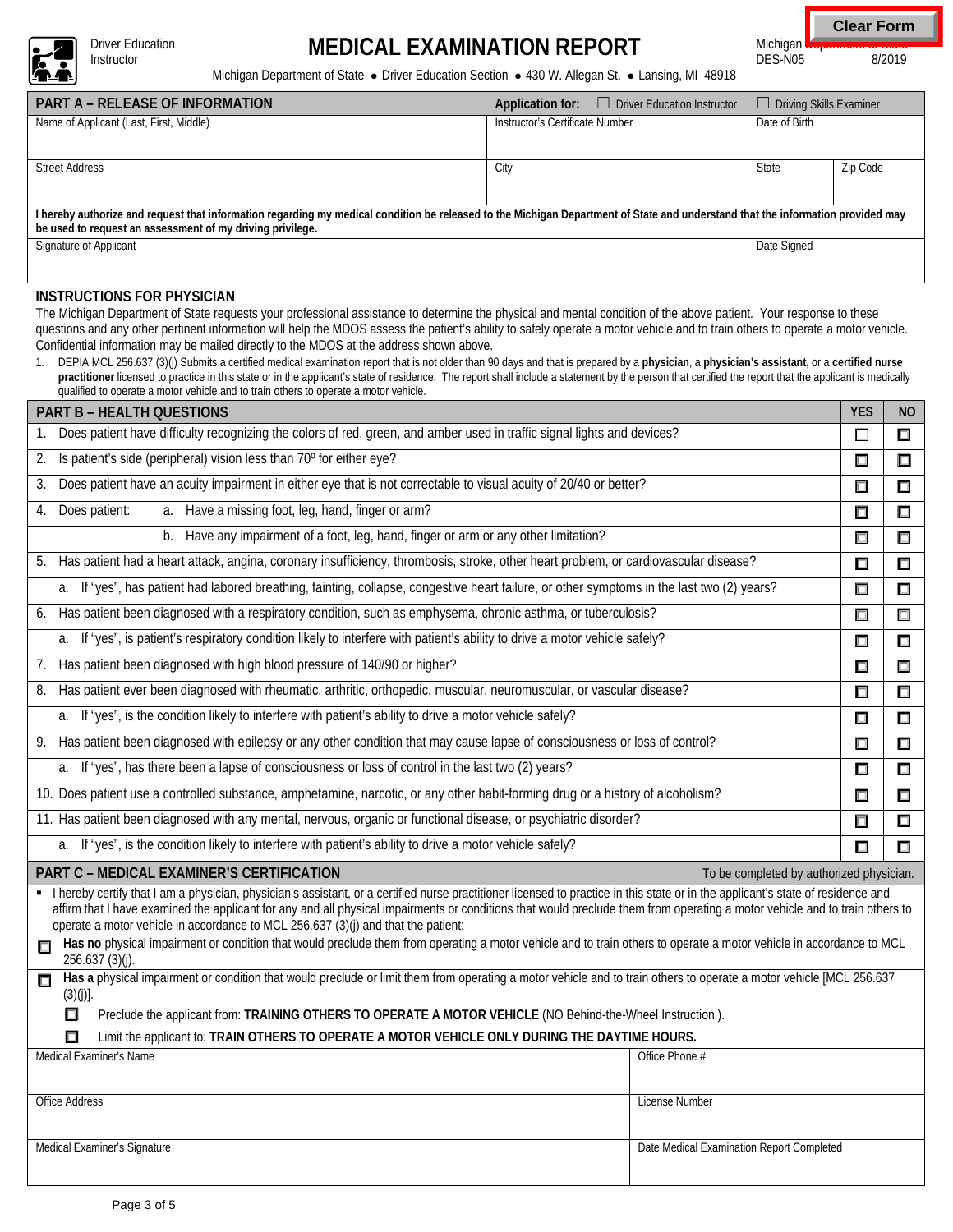

STATE OF MICHIGAN DEPARTMENT OF STATE LANSING

The following *Live Scan Fingerprint Background Check Request* (RI-030) form is **ONLY** to be used if you are either a **Driver Education Provider Owner/Designated Representative** or a **Driver Education Instructor**. This form should not be utilized by any other entities, fingerprint codes, or agencies.

Please ensure that the RI-030 has been filled out completely and properly prior to the scheduled appointment with the Live Scan Vendor for completion of fingerprints. In part one of the RI-030, Box one should be listed with the appropriate fingerprint code. For **Driver Education Provider Owner/Designated Representative** or a **Driver Education Instructor**, please utilize fingerprint code LDE. Boxes number two and three should read the agency ID, 3720E, and the agency name of MDOS Driver Education & Testing Section.

Fingerprint reason code LDE is pursuant to Michigan Complied Laws (MCL) [256.631\(2\),](http://www.legislature.mi.gov/(S(4ga4u4cbylgkour1fkhmqen2))/mileg.aspx?page=getObject&objectName=mcl-256-631) [256.641\(4\),](http://www.legislature.mi.gov/(S(aptakef1qnnrxa34ymemo0pe))/mileg.aspx?page=getObject&objectName=mcl-256-641) [256.649,](http://www.legislature.mi.gov/(S(3qf01njfr5bjkhr3xnsxgnsf))/mileg.aspx?page=getObject&objectName=mcl-256-649) and [256.679.](http://www.legislature.mi.gov/(S(v3xyfcdwditrkasuinpqztcq))/mileg.aspx?page=getObject&objectName=mcl-256-679)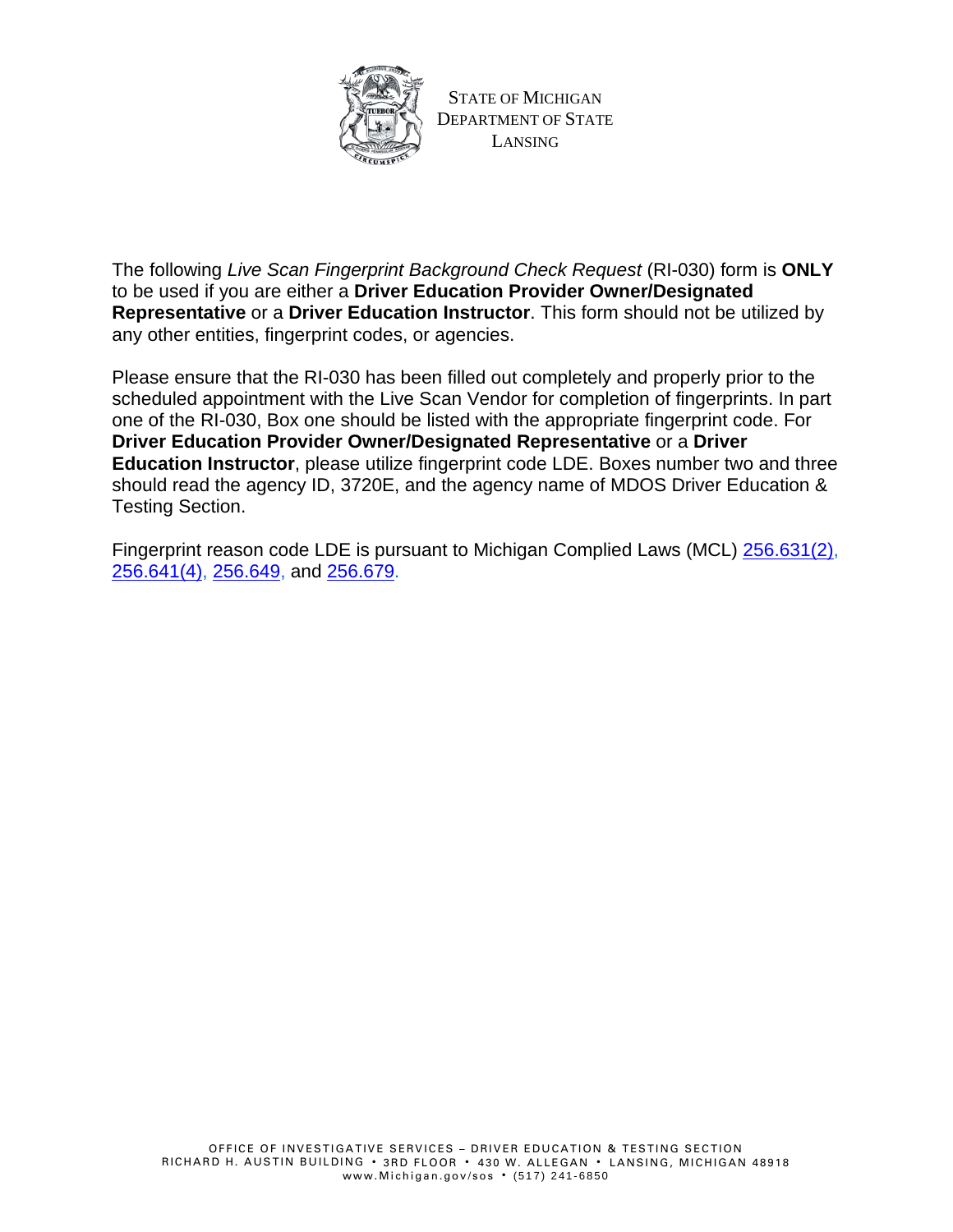

**AUTHORITY:** MCL 28.162, MCL 28.214, MCL 28.248, & MCL 28.273 **COMPLIANCE:** Voluntary. However, failure to complete this form will result in denial of request.

### **LIVE SCAN FINGERPRINT BACKGROUND CHECK REQUEST**

Purpose: To conduct a civil fingerprint-based background check for employment, to volunteer, or for licensing purposes as authorized by law. **Instructions:** See page two.

| I. Authorizing Information                                                                                                                                                                                                                                                                                                                                                                                                                                                                                                                                                                                                                                                                                                                                                                                                                                                                                                                                                                                                                                                                                                                                                                                                                                                                                                                                                                                                                                                                                                                                                                                                                                                                                                                                                                                                                                                                                                                                                                                                                                                                                                                                                                                                                                                                                                                                                                                |                              |  |            |                                                                             |                |            |                                     |               |       |                                  |              |                           |  |
|-----------------------------------------------------------------------------------------------------------------------------------------------------------------------------------------------------------------------------------------------------------------------------------------------------------------------------------------------------------------------------------------------------------------------------------------------------------------------------------------------------------------------------------------------------------------------------------------------------------------------------------------------------------------------------------------------------------------------------------------------------------------------------------------------------------------------------------------------------------------------------------------------------------------------------------------------------------------------------------------------------------------------------------------------------------------------------------------------------------------------------------------------------------------------------------------------------------------------------------------------------------------------------------------------------------------------------------------------------------------------------------------------------------------------------------------------------------------------------------------------------------------------------------------------------------------------------------------------------------------------------------------------------------------------------------------------------------------------------------------------------------------------------------------------------------------------------------------------------------------------------------------------------------------------------------------------------------------------------------------------------------------------------------------------------------------------------------------------------------------------------------------------------------------------------------------------------------------------------------------------------------------------------------------------------------------------------------------------------------------------------------------------------------|------------------------------|--|------------|-----------------------------------------------------------------------------|----------------|------------|-------------------------------------|---------------|-------|----------------------------------|--------------|---------------------------|--|
| 1. Fingerprint Reason Code                                                                                                                                                                                                                                                                                                                                                                                                                                                                                                                                                                                                                                                                                                                                                                                                                                                                                                                                                                                                                                                                                                                                                                                                                                                                                                                                                                                                                                                                                                                                                                                                                                                                                                                                                                                                                                                                                                                                                                                                                                                                                                                                                                                                                                                                                                                                                                                | 2. Requestor/Agency ID       |  |            |                                                                             | 3. Agency Name |            |                                     |               |       |                                  |              | 4. Individual ID (MNU-OA) |  |
| II. Applicant Information: Type or clearly print answers in all fields before going to be fingerprinted.                                                                                                                                                                                                                                                                                                                                                                                                                                                                                                                                                                                                                                                                                                                                                                                                                                                                                                                                                                                                                                                                                                                                                                                                                                                                                                                                                                                                                                                                                                                                                                                                                                                                                                                                                                                                                                                                                                                                                                                                                                                                                                                                                                                                                                                                                                  |                              |  |            |                                                                             |                |            |                                     |               |       |                                  |              |                           |  |
| 1a. Last Name                                                                                                                                                                                                                                                                                                                                                                                                                                                                                                                                                                                                                                                                                                                                                                                                                                                                                                                                                                                                                                                                                                                                                                                                                                                                                                                                                                                                                                                                                                                                                                                                                                                                                                                                                                                                                                                                                                                                                                                                                                                                                                                                                                                                                                                                                                                                                                                             |                              |  |            |                                                                             | 1b. First Name |            |                                     |               |       | 1d. Suffix<br>1c. Middle Initial |              |                           |  |
| 3. Social Security Number (Optional)<br>2. Any Alternative Names, Last Names, or Aliases<br>DO NOT SUBMITT SSN                                                                                                                                                                                                                                                                                                                                                                                                                                                                                                                                                                                                                                                                                                                                                                                                                                                                                                                                                                                                                                                                                                                                                                                                                                                                                                                                                                                                                                                                                                                                                                                                                                                                                                                                                                                                                                                                                                                                                                                                                                                                                                                                                                                                                                                                                            |                              |  |            |                                                                             |                |            |                                     |               |       |                                  |              |                           |  |
| 4. Place of Birth (State or Country)                                                                                                                                                                                                                                                                                                                                                                                                                                                                                                                                                                                                                                                                                                                                                                                                                                                                                                                                                                                                                                                                                                                                                                                                                                                                                                                                                                                                                                                                                                                                                                                                                                                                                                                                                                                                                                                                                                                                                                                                                                                                                                                                                                                                                                                                                                                                                                      |                              |  |            | 5. Date of Birth   6. Phone Number<br>7. Driver's License / State ID Number |                |            |                                     |               |       |                                  |              | 8. Issuing State          |  |
| 9. Home Address                                                                                                                                                                                                                                                                                                                                                                                                                                                                                                                                                                                                                                                                                                                                                                                                                                                                                                                                                                                                                                                                                                                                                                                                                                                                                                                                                                                                                                                                                                                                                                                                                                                                                                                                                                                                                                                                                                                                                                                                                                                                                                                                                                                                                                                                                                                                                                                           |                              |  |            | 10. City                                                                    |                |            |                                     |               |       | 11. State                        | 12. ZIP Code |                           |  |
| 13. Sex<br>14. Race                                                                                                                                                                                                                                                                                                                                                                                                                                                                                                                                                                                                                                                                                                                                                                                                                                                                                                                                                                                                                                                                                                                                                                                                                                                                                                                                                                                                                                                                                                                                                                                                                                                                                                                                                                                                                                                                                                                                                                                                                                                                                                                                                                                                                                                                                                                                                                                       |                              |  | 15. Height |                                                                             |                | 16. Weight |                                     | 17. Eye Color |       | 18. Hair Color                   |              |                           |  |
| <b>III. Live Scan Information</b>                                                                                                                                                                                                                                                                                                                                                                                                                                                                                                                                                                                                                                                                                                                                                                                                                                                                                                                                                                                                                                                                                                                                                                                                                                                                                                                                                                                                                                                                                                                                                                                                                                                                                                                                                                                                                                                                                                                                                                                                                                                                                                                                                                                                                                                                                                                                                                         |                              |  |            |                                                                             |                |            |                                     |               |       |                                  |              |                           |  |
| 1. Date Printed                                                                                                                                                                                                                                                                                                                                                                                                                                                                                                                                                                                                                                                                                                                                                                                                                                                                                                                                                                                                                                                                                                                                                                                                                                                                                                                                                                                                                                                                                                                                                                                                                                                                                                                                                                                                                                                                                                                                                                                                                                                                                                                                                                                                                                                                                                                                                                                           | 2. Picture ID Type Presented |  |            |                                                                             |                |            | 3. Transaction Control Number (TCN) |               |       |                                  |              | 4. Live Scan Operator*    |  |
| * When an individual ID is provided, please enter the ID into the Miscellaneous Number (MNU) field on the Live Scan device. Select OA - Originating<br>Agency Identifier and then enter the unique identifier in the Identification Code field.                                                                                                                                                                                                                                                                                                                                                                                                                                                                                                                                                                                                                                                                                                                                                                                                                                                                                                                                                                                                                                                                                                                                                                                                                                                                                                                                                                                                                                                                                                                                                                                                                                                                                                                                                                                                                                                                                                                                                                                                                                                                                                                                                           |                              |  |            |                                                                             |                |            |                                     |               |       |                                  |              |                           |  |
| <b>IV. Privacy Act Statement</b>                                                                                                                                                                                                                                                                                                                                                                                                                                                                                                                                                                                                                                                                                                                                                                                                                                                                                                                                                                                                                                                                                                                                                                                                                                                                                                                                                                                                                                                                                                                                                                                                                                                                                                                                                                                                                                                                                                                                                                                                                                                                                                                                                                                                                                                                                                                                                                          |                              |  |            |                                                                             |                |            |                                     |               |       |                                  |              |                           |  |
| Authority: Acquisition, preservation, and exchange of fingerprints and associated information by the Federal Bureau of Investigation<br>(FBI) is generally authorized under 28 U.S.C. 534. Depending on the nature of your application, supplemental authorities include<br>Federal statutes, State statutes pursuant to Pub. L. 92-544, Presidential Executive Orders, and federal regulations. Providing your<br>fingerprints and associated information is voluntary; however, failure to do so may affect completion or approval of your application.<br>Principal Purpose: Certain determinations, such as employment, licensing, and security clearances, may be predicated on fingerprint-<br>based background checks. Your fingerprints and associated information/biometrics may be provided to the employing, investigating, or<br>otherwise responsible agency, and/or the FBI for the purpose of comparing your fingerprints to other fingerprints in the FBI's Next<br>Generation Identification (NGI) system or its successor systems (including civil, criminal, and latent fingerprint repositories) or other<br>available records of the employing, investigating, or otherwise responsible agency. The FBI may retain your fingerprints and associated<br>information/biometrics in NGI after the completion of this application and, while retained, your fingerprints may continue to be compared<br>against other fingerprints submitted to or retained by NGI.<br>Routine Uses: During the processing of this application and for as long thereafter as your fingerprints and associated<br>information/biometrics are retained in NGI, your information may be disclosed pursuant to your consent, and may be disclosed without<br>your consent as permitted by the Privacy Act of 1974 and all applicable Routine Uses as may be published at any time in the Federal<br>Register, including the Routine Uses for the NGI system and the FBI's Blanket Routine Uses. Routine Uses include, but are not limited<br>to, disclosures to: employing, governmental or authorized non-governmental agencies responsible for employment, contracting,<br>licensing, security clearances, and other suitability determinations; local, state, tribal, or federal law enforcement agencies; criminal<br>justice agencies; and agencies responsible for national security or public safety. |                              |  |            |                                                                             |                |            |                                     |               |       |                                  |              |                           |  |
| V. Procedure to Obtain a Change, Correction, or Update of Identification Records                                                                                                                                                                                                                                                                                                                                                                                                                                                                                                                                                                                                                                                                                                                                                                                                                                                                                                                                                                                                                                                                                                                                                                                                                                                                                                                                                                                                                                                                                                                                                                                                                                                                                                                                                                                                                                                                                                                                                                                                                                                                                                                                                                                                                                                                                                                          |                              |  |            |                                                                             |                |            |                                     |               |       |                                  |              |                           |  |
| If, after reviewing his/her identification record, the subject thereof believes that it is incorrect or incomplete in any respect and wishes<br>changes, corrections, or updating of the alleged deficiency; he/she should make application directly to the agency which contributed the<br>questioned information. The subject of a record may also direct his/her challenge as to the accuracy or completeness of any entry on<br>his/her record to the FBI, Criminal Justice Information Services (CJIS) Division, ATTN: SCU, Mod. D2, 1000 Custer Hollow Road,<br>Clarksburg, WV 26306. The FBI will then forward the challenge to the agency which submitted the data requesting that agency to verify<br>or correct the challenged entry. Upon the receipt of an official communication directly from the agency which contributed the original<br>information, the FBI CJIS Division will make any changes necessary in accordance with the information supplied by that agency. (28<br>CFR § 16.34)                                                                                                                                                                                                                                                                                                                                                                                                                                                                                                                                                                                                                                                                                                                                                                                                                                                                                                                                                                                                                                                                                                                                                                                                                                                                                                                                                                                               |                              |  |            |                                                                             |                |            |                                     |               |       |                                  |              |                           |  |
| <b>VI. Consent</b>                                                                                                                                                                                                                                                                                                                                                                                                                                                                                                                                                                                                                                                                                                                                                                                                                                                                                                                                                                                                                                                                                                                                                                                                                                                                                                                                                                                                                                                                                                                                                                                                                                                                                                                                                                                                                                                                                                                                                                                                                                                                                                                                                                                                                                                                                                                                                                                        |                              |  |            |                                                                             |                |            |                                     |               |       |                                  |              |                           |  |
| I understand that my personal information and biometric data being submitted by Live Scan, will be used to search against identification<br>records from both the Michigan State Police (MSP) and the FBI for the purpose listed above. I hereby authorize the release of my<br>personal information for such purposes and release of any records found to the authorized requesting agency listed above.                                                                                                                                                                                                                                                                                                                                                                                                                                                                                                                                                                                                                                                                                                                                                                                                                                                                                                                                                                                                                                                                                                                                                                                                                                                                                                                                                                                                                                                                                                                                                                                                                                                                                                                                                                                                                                                                                                                                                                                                 |                              |  |            |                                                                             |                |            |                                     |               |       |                                  |              |                           |  |
| Signature:                                                                                                                                                                                                                                                                                                                                                                                                                                                                                                                                                                                                                                                                                                                                                                                                                                                                                                                                                                                                                                                                                                                                                                                                                                                                                                                                                                                                                                                                                                                                                                                                                                                                                                                                                                                                                                                                                                                                                                                                                                                                                                                                                                                                                                                                                                                                                                                                |                              |  |            |                                                                             |                |            |                                     |               | Date: |                                  |              |                           |  |